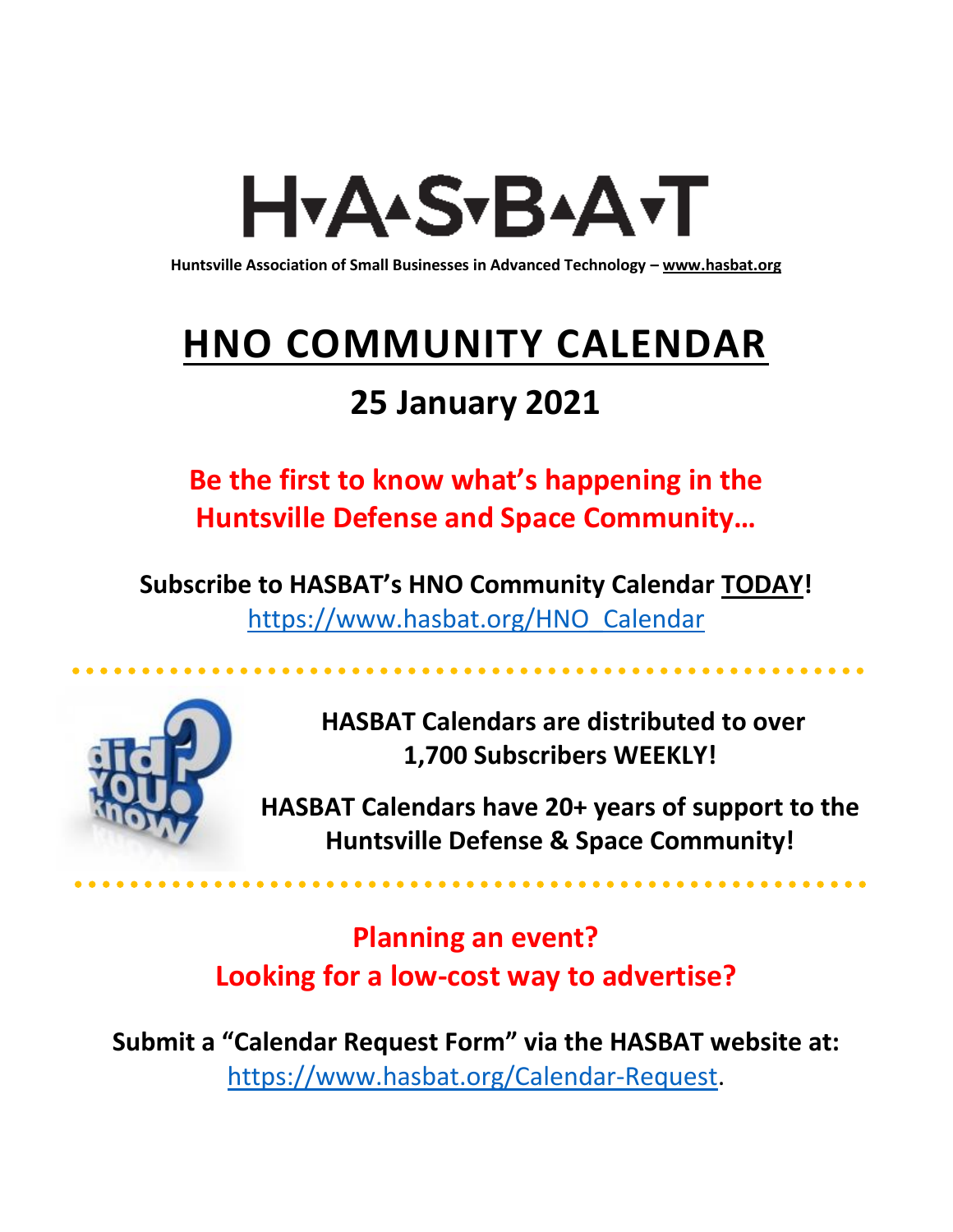# **Н-А-S-В-А-Т**

# **HNO COMMUNITY CALENDAR**

### **25 JANUARY 2021**

# **Table of Contents**

Instructions: Click CTRL+Enter to access any area(s) of interest, or scroll to the appropriate section

#### **NOTES TO THE CALENDAR**

- *For special event information, contact the appropriate protocol office.*
- *The POC data provided for each calendar entry represents the best information available.*
- *There is an Advanced Planning Calendar if you want to look ahead and avoid conflicts.*
- *Any updates or corrections, please email HASBAT at [calendar@hasbat.org.](mailto:calendar@hasbat.org)*



# **PROUDLY SERVING BUSINESSES IN THE HUNTSVILLE DEFENSE & SPACE COMMUNITY**

Page 2 of 10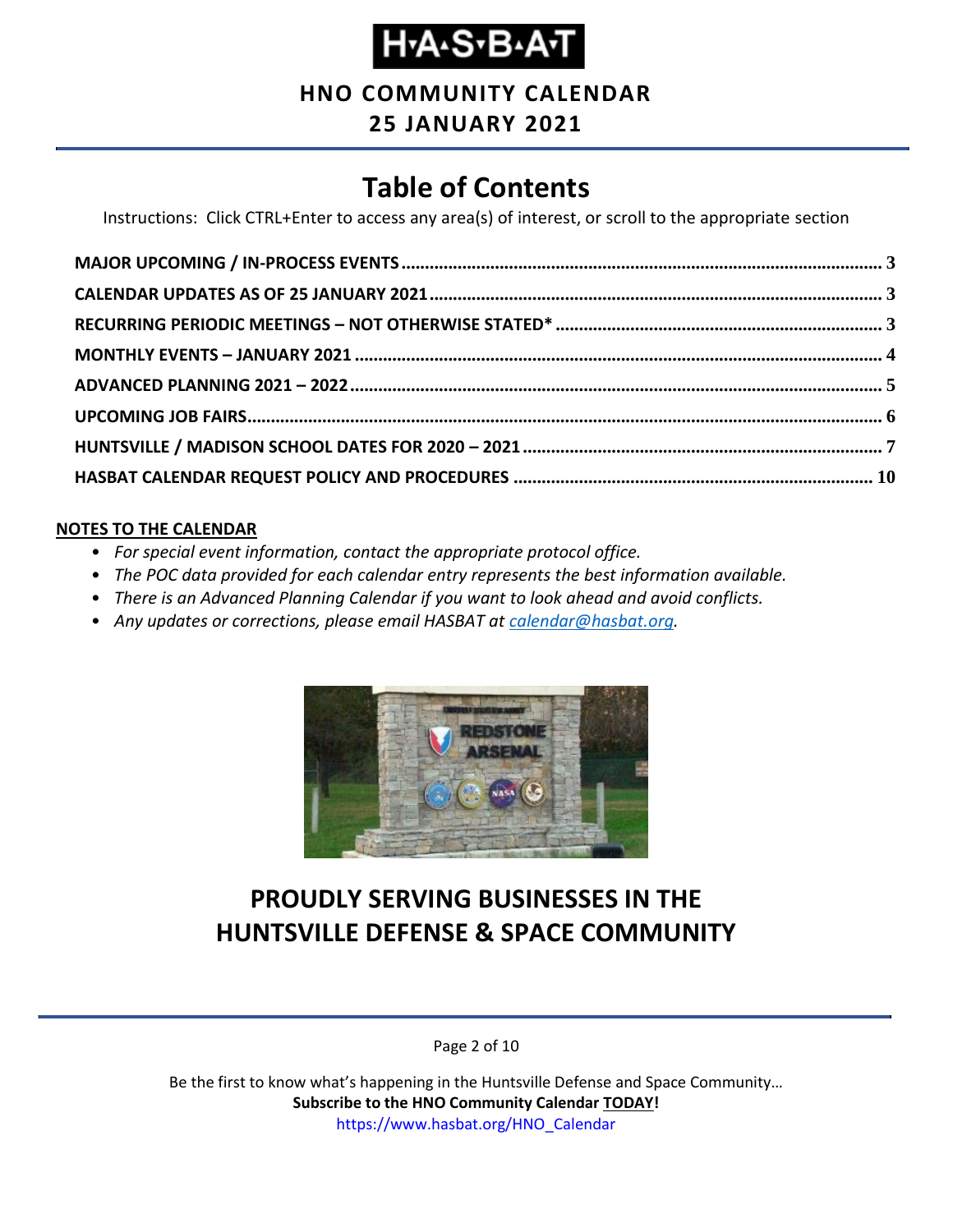# H.A.S.B.A.T

**HNO COMMUNITY CALENDAR 25 JANUARY 2021**

# <span id="page-2-0"></span>**MAJOR UPCOMING / IN-PROCESS EVENTS**

- **Due to Coronavirus / COVID-19 precautions, many events are being indefinitely postponed and / or cancelled, and we're working to keep our event list as accurate as possible. Please check with event organizers to make sure any event listed here is still happening. We appreciate your understanding!**
- **27 JAN 21 (Virtual):** 2021 State of the County Address featuring Chairman Dale Strong, information and registration at: [https://cm.hsvchamber.org/events/details/2021-state-of-the-county-address-featuring](https://cm.hsvchamber.org/events/details/2021-state-of-the-county-address-featuring-chairman-strong-10743)[chairman-strong-10743,](https://cm.hsvchamber.org/events/details/2021-state-of-the-county-address-featuring-chairman-strong-10743) cost: \$10 for Huntsville Chamber members, \$50 for Non-members.

# <span id="page-2-1"></span>**CALENDAR UPDATES AS OF 25 JANUARY 2021**

- **25 JAN 21 (Virtual):** US Army Futures Command Project Convergence and Army Modernization virtual event, 10:00 am, register at: [https://www.csis.org/events/online-event-project-convergence-and-army](https://www.csis.org/events/online-event-project-convergence-and-army-modernization-conversation-general-john-m-murray)[modernization-conversation-general-john-m-murray,](https://www.csis.org/events/online-event-project-convergence-and-army-modernization-conversation-general-john-m-murray) cost: Free
- **26 JAN 21 (Virtual):** HR 101: Hiring and Retaining the Best Employees, sponsored by SBDC, 11:00 am 12:30 pm, information and registration at[: https://cm.hsvchamber.org/events/details/2021-sbdc-hr-101](https://cm.hsvchamber.org/events/details/2021-sbdc-hr-101-hiring-retaining-the-best-employees-11931) [hiring-retaining-the-best-employees-11931,](https://cm.hsvchamber.org/events/details/2021-sbdc-hr-101-hiring-retaining-the-best-employees-11931) cost: Free
- **3 FEB 21 (Virtual):** CMMC: Moving the Security Model Beyond DoD, 1:00 2:00 pm, information and registration at: [https://washingtontechnology.com/webcasts/2021/02/duo-security-moving-the-security](https://washingtontechnology.com/webcasts/2021/02/duo-security-moving-the-security-model-beyond-dod-020321.aspx)[model-beyond-dod-020321.aspx,](https://washingtontechnology.com/webcasts/2021/02/duo-security-moving-the-security-model-beyond-dod-020321.aspx) cost: Free
- **4 FEB 21 (Virtual):** Improving CPARS Ratings through Contract Self-Assessments, 12:00 1:30 pm, information and registration at: [https://centrelawgroup.com/course/improve-cpars-rating/,](https://centrelawgroup.com/course/improve-cpars-rating/) cost: \$99 live, \$89 on-demand after 6 February.
- **25 FEB 21 (Virtual):** HR 102: Putting your HR House in Order, sponsored by SBDC, 11:00 am 1:00 pm, information and registration at: [https://cm.hsvchamber.org/events/details/2021-sbdc-hr-102-putting](https://cm.hsvchamber.org/events/details/2021-sbdc-hr-102-putting-your-hr-house-in-order-11932)[your-hr-house-in-order-11932,](https://cm.hsvchamber.org/events/details/2021-sbdc-hr-102-putting-your-hr-house-in-order-11932) cost: Free
- **25 FEB 21 (Virtual):** UAH Invention to Innovation Center (I2) Boost Ideas Unleashed, 6:00 pm, information and registration at: [https://boost.eventbrite.com,](https://boost.eventbrite.com/) cost: Free

### <span id="page-2-2"></span>**RECURRING PERIODIC MEETINGS – NOT OTHERWISE STATED\***

**Please coordinate with event organizers to make sure recurring meeting is still happening.**

- **AFWA Meeting**: 3<sup>rd</sup> Tues. @1730, Terranova's [www.huntsvilleafwa.org](http://www.huntsvilleafwa.org/)
- **Air Force Association**: 3rd Thurs. @1730, details TBD [Brenda.armstrong@edwardjones.com](mailto:Brenda.armstrong@edwardjones.com)
- **Energy HSV**: Periodic Breakfast Meetings and Luncheons, for more information, contact Trisha Truitt [\(trisha.truitt@energyhuntsville.com\)](mailto:trisha.truitt@energyhuntsville.com) or Kecia Pierce (kecia.pierce@energyhuntsville.com) .

Page 3 of 10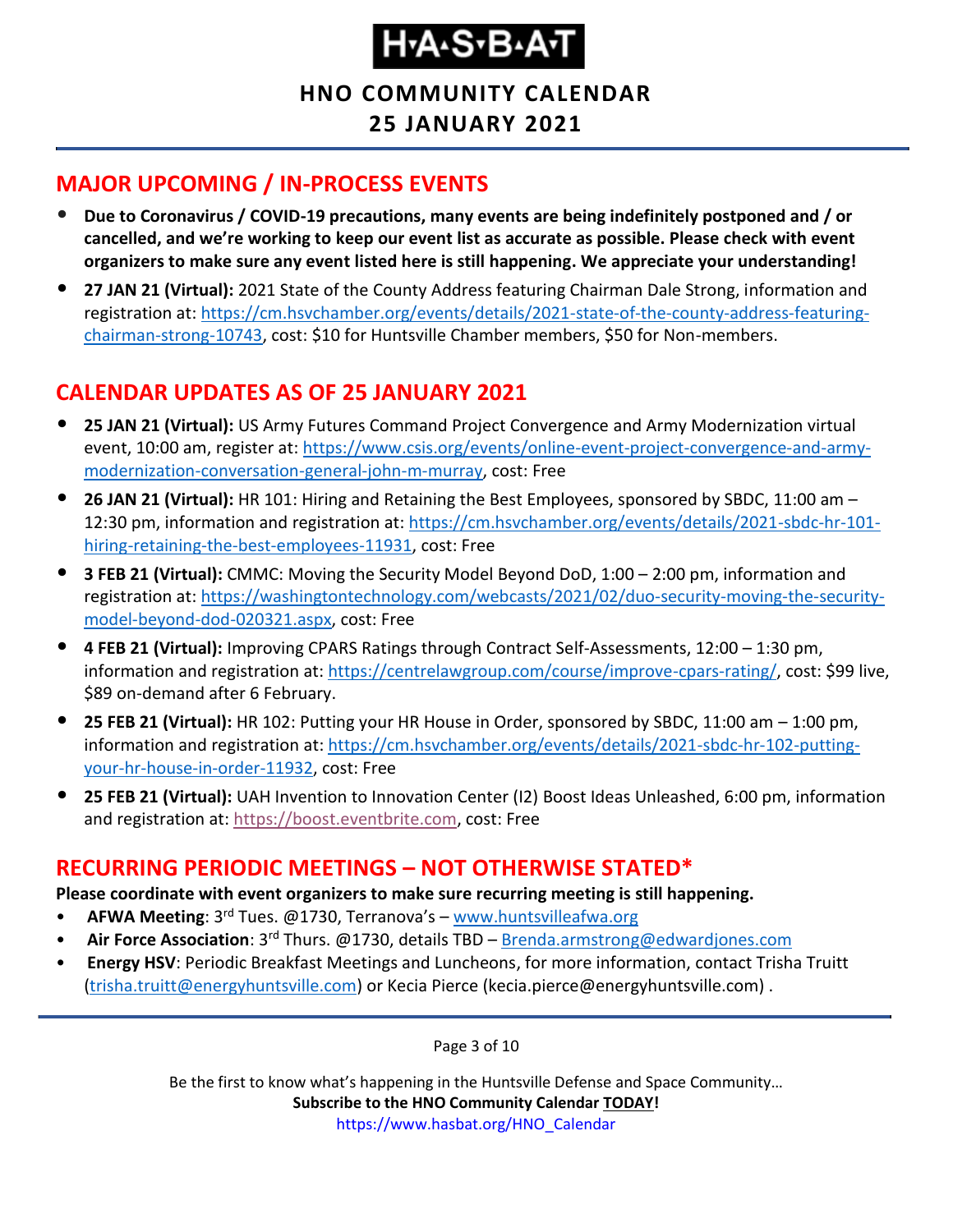# H.A.S.B.A.T

### **HNO COMMUNITY CALENDAR 25 JANUARY 2021**

- **Huntsville Aerospace Marketing Association (HAMA) Membership Luncheon**: 2nd Fri. @1100 1300, Jackson Center – [reservations@hamaweb.org](mailto:reservations@hamaweb.org)
- **HASBAT Monthly Membership Meeting**: 1<sup>st</sup> Thurs. (2<sup>nd</sup> during Fed. Holidays) @0700-0830 or 1100-1300, Jackson Center – [www.hasbat.org/events](http://www.hasbat.org/events)
- **HASBAT Quarterly Training Session**: 1<sup>st</sup> Thurs. (2<sup>nd</sup> during Fed. Holidays) @0930-1100 (March, June, September, and December), Jackson Center and other venues per topic – [www.hasbat.org/events](http://www.hasbat.org/events)
- **ICEAA Greater Alabama Chapter Workshop**: 2nd Tuesday <http://www.iceaaonline.com/chapters/greater-alabama-chapter/>
- **MOAA**: Last Wed of the Month @1100, Summit Club [csdowning@bellsouth.net](mailto:csdowning@bellsouth.net)
- North Alabama Veterans & Fraternal Organization Coalition (NAVFOC): 1<sup>st</sup> Weds., American Legion-Post 229 – [www.navfoc.org](http://www.navfoc.org/)
- **NCMA Monthly Meeting**: 3rd Thurs., Check website for time and location [www.ncmahsv.org](http://www.ncmahsv.org/)
- **PMI-NAC Monthly Meeting:** Breakfast Meetings the first Thursday of every month at 7:30 AM in RFCU Atrium. Luncheon Meetings the third Tuesday of every month at 11:30 AM in Jackson Center. See website for details: www.pmi-nac.org
- **RCAGCRA**: 2nd Tues. @1130-1300, Java Café [sherenroberts@yahoo.com](mailto:sherenroberts@yahoo.com)
- **RSA Mil. & Civ. Club (RSAMCC) Lunch**: 2nd Tues, @1000-1230, The Summit [www.rsacwc.org](http://www.rsacwc.org/)
- **RSA Sgt. Maj. Assn.**: 3rd Thurs. @0630-0730, USAG HQ Conf. Rm. D101 [info@redstonesma.org](mailto:info@redstonesma.org) [www.redstonesma.org](http://www.redstonesma.org/)
- **RSA Warrant Officers Association**: 2<sup>nd</sup> Weds. @1130-1300, Bowling Alley [www.redstonewarrants.com](http://www.redstonewarrants.com/)
- **SAME**: 2nd Thurs., RFCU (220 Wynn) [tfoster@ssr-inc.com](mailto:tfoster@ssr-inc.com)
- **VVA #1067**: 2nd Thurs. @1700, American Legion (Drake Ave.) [wharmon446@charter.net](mailto:wharmon446@charter.net)

*\* NOTE: Events listed in alphabetical order by organization/society name.*

# <span id="page-3-0"></span>**MONTHLY EVENTS – JANUARY 2021**

- **25 JAN 21 (Virtual):** US Army Futures Command Project Convergence and Army Modernization virtual event, 10:00 am, register at: [https://www.csis.org/events/online-event-project-convergence-and-army](https://www.csis.org/events/online-event-project-convergence-and-army-modernization-conversation-general-john-m-murray)[modernization-conversation-general-john-m-murray,](https://www.csis.org/events/online-event-project-convergence-and-army-modernization-conversation-general-john-m-murray) cost: Free
- **25 JAN 21 (Virtual):** National 8(a) Association 2021 Virtual Day, 9:00 am 5:30 pm EST, information and registration at:<https://www.national8aassociation.org/2021-virtual-day>
- **26 JAN 21 (Virtual):** HR 101: Hiring and Retaining the Best Employees, sponsored by SBDC, 11:00 am 12:30 pm, information and registration at[: https://cm.hsvchamber.org/events/details/2021-sbdc-hr-101](https://cm.hsvchamber.org/events/details/2021-sbdc-hr-101-hiring-retaining-the-best-employees-11931) [hiring-retaining-the-best-employees-11931,](https://cm.hsvchamber.org/events/details/2021-sbdc-hr-101-hiring-retaining-the-best-employees-11931) cost: Free

Page 4 of 10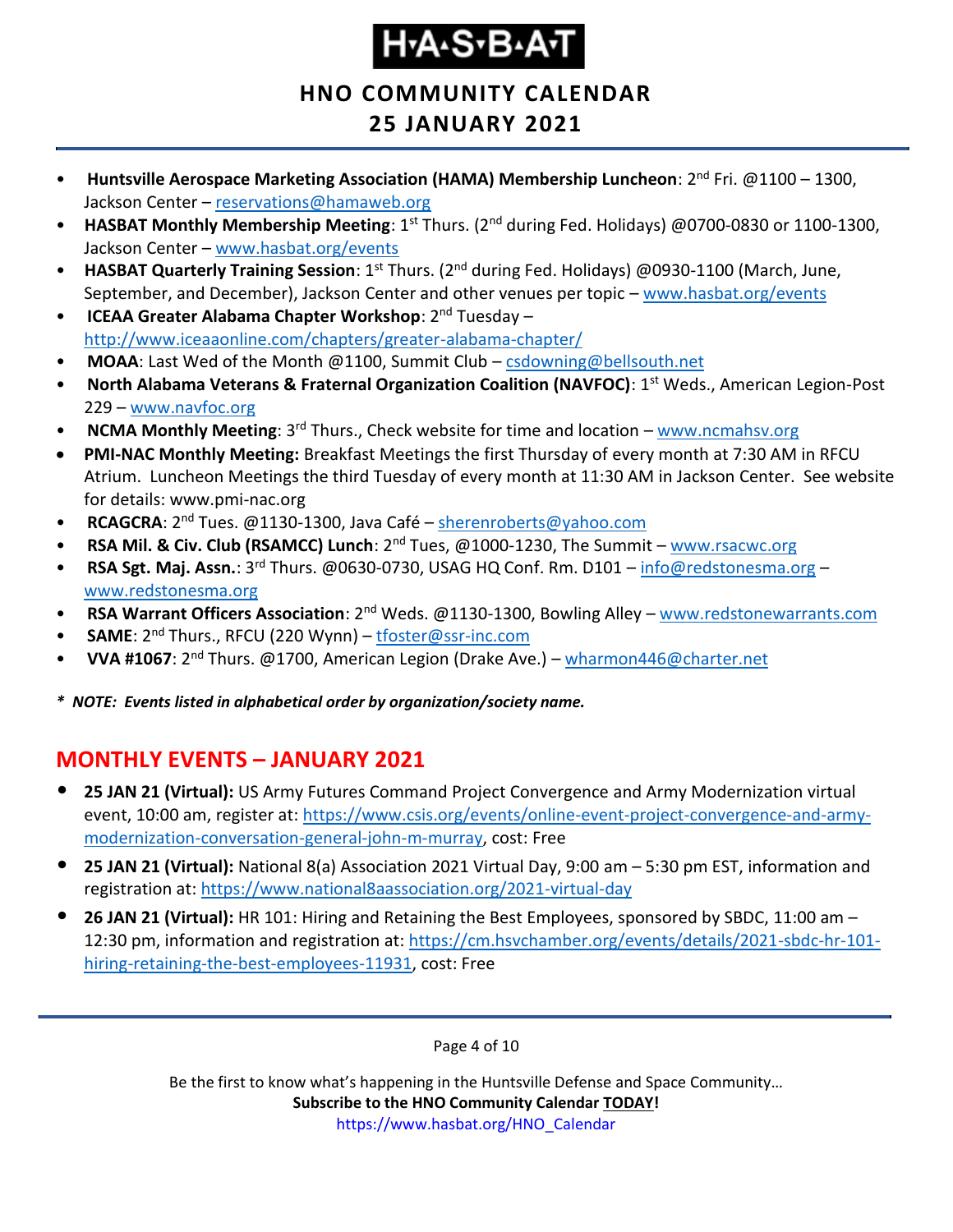# H.A.S.B.A.T

# **HNO COMMUNITY CALENDAR 25 JANUARY 2021**

- **26 JAN 21 (Virtual):** Purposefully Profitable: Strategy Development for Small Business, sponsored by the Catalyst Center, more information and registration at: [https://catalystcenter.ecenterdirect.com/events/971391,](https://catalystcenter.ecenterdirect.com/events/971391) cost: Free
- **27 JAN 21 (Virtual):** 2021 State of the County Address featuring Chairman Dale Strong, information and registration at: [https://cm.hsvchamber.org/events/details/2021-state-of-the-county-address-featuring](https://cm.hsvchamber.org/events/details/2021-state-of-the-county-address-featuring-chairman-strong-10743)[chairman-strong-10743,](https://cm.hsvchamber.org/events/details/2021-state-of-the-county-address-featuring-chairman-strong-10743) cost: \$10 for Huntsville Chamber members, \$50 for Non-members.
- **28 JAN 21 (Virtual):** Winning Strategies and Proven Best Practices for Government Prospecting, sponsored by the Catalyst Center: 3:00 – 5:00 pm, information and registration at: [https://catalystcenter.ecenterdirect.com/events/971421,](https://catalystcenter.ecenterdirect.com/events/971421) cost: Free

# <span id="page-4-0"></span>**ADVANCED PLANNING 2021 – 2022**

### **NEAR TERM FEBRUARY 2021 – MARCH 2021:**

- **3 FEB 21 (Virtual):** CMMC: Moving the Security Model Beyond DoD, 1:00 2:00 pm, information and registration at: [https://washingtontechnology.com/webcasts/2021/02/duo-security-moving-the-security](https://washingtontechnology.com/webcasts/2021/02/duo-security-moving-the-security-model-beyond-dod-020321.aspx)[model-beyond-dod-020321.aspx,](https://washingtontechnology.com/webcasts/2021/02/duo-security-moving-the-security-model-beyond-dod-020321.aspx) cost: Free
- **4 FEB 21 (Virtual):** Improving CPARS Ratings through Contract Self-Assessments, 12:00 1:30 pm, information and registration at: [https://centrelawgroup.com/course/improve-cpars-rating/,](https://centrelawgroup.com/course/improve-cpars-rating/) cost: \$99 live, \$89 on-demand after 6 February.
- **4 FEB 21 (Virtual):** Federal Government Contracting Small Business Programs: 2021 Update, sponsored by the Catalyst Center: 3:00 – 5:00 pm, information and registration at: [https://catalystcenter.ecenterdirect.com/events/971423,](https://catalystcenter.ecenterdirect.com/events/971423) cost: Free
- **9 FEB 21 (Virtual):** Government Contracting 101, sponsored by the Catalyst Center: 3:00 5:00 pm, information and registration at: [https://catalystcenter.ecenterdirect.com/events/971394,](https://catalystcenter.ecenterdirect.com/events/971394) cost: Free
- **10 FEB 21 (Virtual):** 2021 State of the Schools, 8:30 10:00 am, information and registration at: [https://cm.hsvchamber.org/events/details/2021-state-of-the-schools-10789,](https://cm.hsvchamber.org/events/details/2021-state-of-the-schools-10789) cost: \$10 for Chamber members, \$50 for non-members.
- **18 FEB 21 (Virtual):** What is Fair Pay, sponsored by the Catalyst Center: 3:00 5:00 pm, information and registration at: [https://catalystcenter.ecenterdirect.com/events/971419,](https://catalystcenter.ecenterdirect.com/events/971419) cost: Free
- **23 FEB 21 (Virtual):** SBIR/STTR Summit, sponsored by the Catalyst Center, 9:00 am 3:00 pm, information and registration at: [https://catalystcenter.ecenterdirect.com/events/971422,](https://catalystcenter.ecenterdirect.com/events/971422) cost: \$20.21 for participants, \$50 for exhibitor booth (includes one ticket), 7j eligible: Free
- **25 FEB 21 (Virtual):** UAH Invention to Innovation Center (I2) Boost Ideas Unleashed, 6:00 pm, information and registration at: [https://boost.eventbrite.com,](https://boost.eventbrite.com/) cost: Free

Page 5 of 10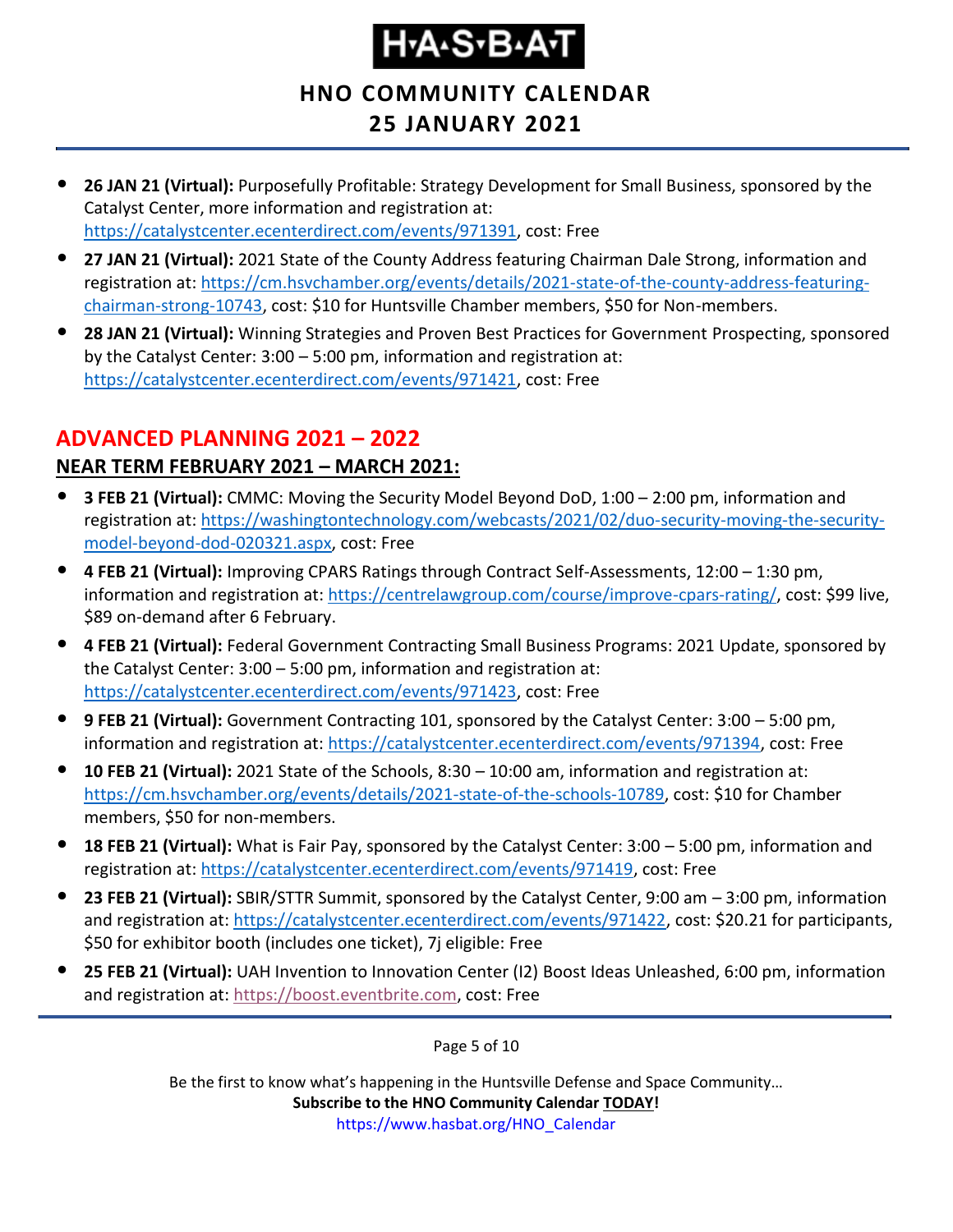# Ҥ҂Ѧ҂Ҧ҂Ѧҭ

**HNO COMMUNITY CALENDAR 25 JANUARY 2021**

- **25 FEB 21 (Virtual):** HR 102: Putting your HR House in Order, sponsored by SBDC, 11:00 am 1:00 pm, information and registration at: [https://cm.hsvchamber.org/events/details/2021-sbdc-hr-102-putting](https://cm.hsvchamber.org/events/details/2021-sbdc-hr-102-putting-your-hr-house-in-order-11932)[your-hr-house-in-order-11932,](https://cm.hsvchamber.org/events/details/2021-sbdc-hr-102-putting-your-hr-house-in-order-11932) cost: Free
- **16-18 MAR 21 (Virtual):** AUSA Global Force Next Symposium, information at: <https://www.ausa.org/events/global-force-next>

#### **LONGER TERM APRIL 2021+**

- **8 APR 21:** NCMS Mid-South Chapter 22nd Ann. Tng. Seminar VBC [tim.hynes@vencore.com](mailto:tim.hynes@vencore.com)
- **16 APR 21 (In Person):** PMI Project Management Excellence Awards Dinner, 5:30 9:00 pm, Jackson Center, 6001 Moquin Drive NW, Huntsville AL 35806, information and registration at: [https://pmi](https://pmi-nac.org/meet-reg1.php?id=179)[nac.org/meet-reg1.php?id=179,](https://pmi-nac.org/meet-reg1.php?id=179) cost: \$60
- **23 JUN 21 (TBD):** Huntsville Chamber of Commerce Best Places to Work Awards, Von Braun Center
- **10-12 AUG 21 (In Person):** Space and Missile Defense Symposium, Von Braun Center South Hall, information coming soon at smdsymposium.org.
- **SEP TBD 21 (In Person):** National Cyber Summit, Von Braun Center South Hall, 700 Monroe Street, Huntsville AL 35801, More information at [www.nationalcybersummit.com](http://www.nationalcybersummit.com/) .
- **15-17 NOV 21 (NEW Date from Jan 20-22 2021):** 2021 Joseph P. Cribbins Training, Equipping and Sustainment Symposium "Synchronizing Across the Army Aviation Enterprise" @ Von Braun Center, more information at:<https://s15.a2zinc.net/clients/aaaa/TASS2020/Public/Enter.aspx>
- **7 APR 22:** NCMS Mid-South Chapter 23rd Ann. Tng. Seminar VBC [tim.hynes@vencore.com](mailto:tim.hynes@vencore.com)

### <span id="page-5-0"></span>**UPCOMING JOB FAIRS**

• Huntsville Chamber of Commerce Job Fair Link: [https://hsvchamber.org/departments/workforce](https://hsvchamber.org/departments/workforce-education/career-fairs/)[education/career-fairs/](https://hsvchamber.org/departments/workforce-education/career-fairs/)

• Huntsville Job Fairs Google Link: [https://www.google.com/search?source=hp&ei=tIkWXYqcBLGOggf1qamIBw&q=huntsville+job+fairs&oq=huntsville+job+fairs&](https://www.google.com/search?source=hp&ei=tIkWXYqcBLGOggf1qamIBw&q=huntsville+job+fairs&oq=huntsville+job+fairs&gs_l=psy-ab.3..0j0i22i30l2.1976.6389..6885...1.0..0.106.1483.20j1......0....1..gws-wiz.....8..35i39j0i131j0i20i263.QNPeuRdHMI0&ibp=htl;jobs&sa=X&ved=2ahUKEwjd5q25ko3jAhXmUt8KHWsmB5MQiYsCKAF6BAgFEBA#fpstate=tldetail&htidocid=pbp-9beJRfv9iMRDAAAAAA%3D%3D&htivrt=jobs) [gs\\_l=psy-ab.3..0j0i22i30l2.1976.6389..6885...1.0..0.106.1483.20j1......0....1..gws](https://www.google.com/search?source=hp&ei=tIkWXYqcBLGOggf1qamIBw&q=huntsville+job+fairs&oq=huntsville+job+fairs&gs_l=psy-ab.3..0j0i22i30l2.1976.6389..6885...1.0..0.106.1483.20j1......0....1..gws-wiz.....8..35i39j0i131j0i20i263.QNPeuRdHMI0&ibp=htl;jobs&sa=X&ved=2ahUKEwjd5q25ko3jAhXmUt8KHWsmB5MQiYsCKAF6BAgFEBA#fpstate=tldetail&htidocid=pbp-9beJRfv9iMRDAAAAAA%3D%3D&htivrt=jobs)[wiz.....8..35i39j0i131j0i20i263.QNPeuRdHMI0&ibp=htl;jobs&sa=X&ved=2ahUKEwjd5q25ko3jAhXmUt8KHWsmB5MQiYsCKAF6BA](https://www.google.com/search?source=hp&ei=tIkWXYqcBLGOggf1qamIBw&q=huntsville+job+fairs&oq=huntsville+job+fairs&gs_l=psy-ab.3..0j0i22i30l2.1976.6389..6885...1.0..0.106.1483.20j1......0....1..gws-wiz.....8..35i39j0i131j0i20i263.QNPeuRdHMI0&ibp=htl;jobs&sa=X&ved=2ahUKEwjd5q25ko3jAhXmUt8KHWsmB5MQiYsCKAF6BAgFEBA#fpstate=tldetail&htidocid=pbp-9beJRfv9iMRDAAAAAA%3D%3D&htivrt=jobs) [gFEBA#fpstate=tldetail&htidocid=pbp-9beJRfv9iMRDAAAAAA%3D%3D&htivrt=jobs](https://www.google.com/search?source=hp&ei=tIkWXYqcBLGOggf1qamIBw&q=huntsville+job+fairs&oq=huntsville+job+fairs&gs_l=psy-ab.3..0j0i22i30l2.1976.6389..6885...1.0..0.106.1483.20j1......0....1..gws-wiz.....8..35i39j0i131j0i20i263.QNPeuRdHMI0&ibp=htl;jobs&sa=X&ved=2ahUKEwjd5q25ko3jAhXmUt8KHWsmB5MQiYsCKAF6BAgFEBA#fpstate=tldetail&htidocid=pbp-9beJRfv9iMRDAAAAAA%3D%3D&htivrt=jobs)

Page 6 of 10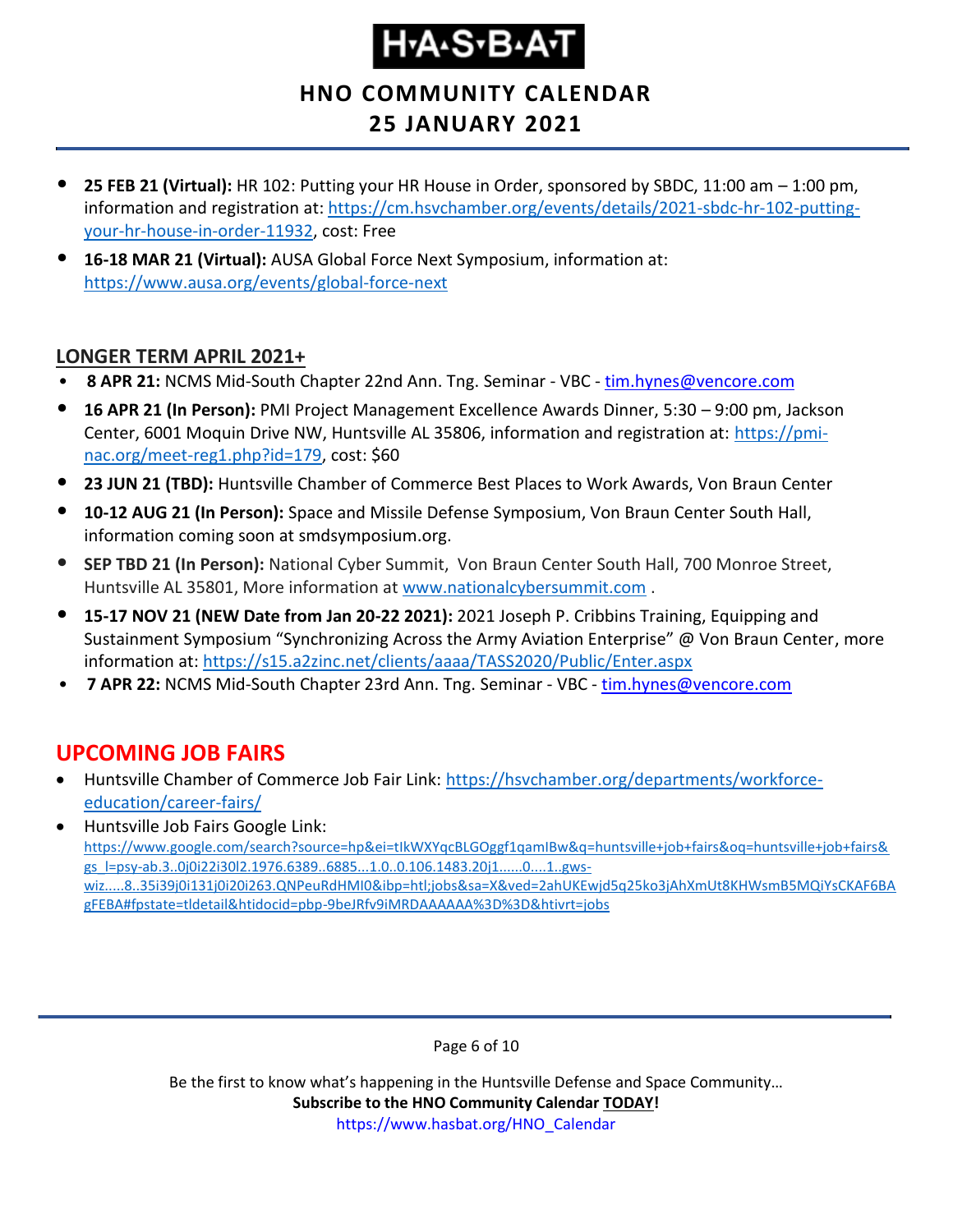# **H-A-S-B-A-T**

# **HNO COMMUNITY CALENDAR**

### **25 JANUARY 2021**

#### <span id="page-6-0"></span>**HUNTSVILLE / MADISON SCHOOL DATES FOR 2020 – 2021 UPDATED – VIRTUAL CLASSES ONLY FOR FIRST 90 DAYS FOR HUNTSVILLE / MADISON CITY AND COUNTY SCHOOLS as of 7/21/2020**

**NOTE: DATES DO NOT APPEAR IN THE HNO COMMUNITY CALENDAR LISTING ABOVE.**

#### **APPROVED Huntsville City Schools** 2020-2021 Academic Calendar



As of 6/4/2020

Page 7 of 10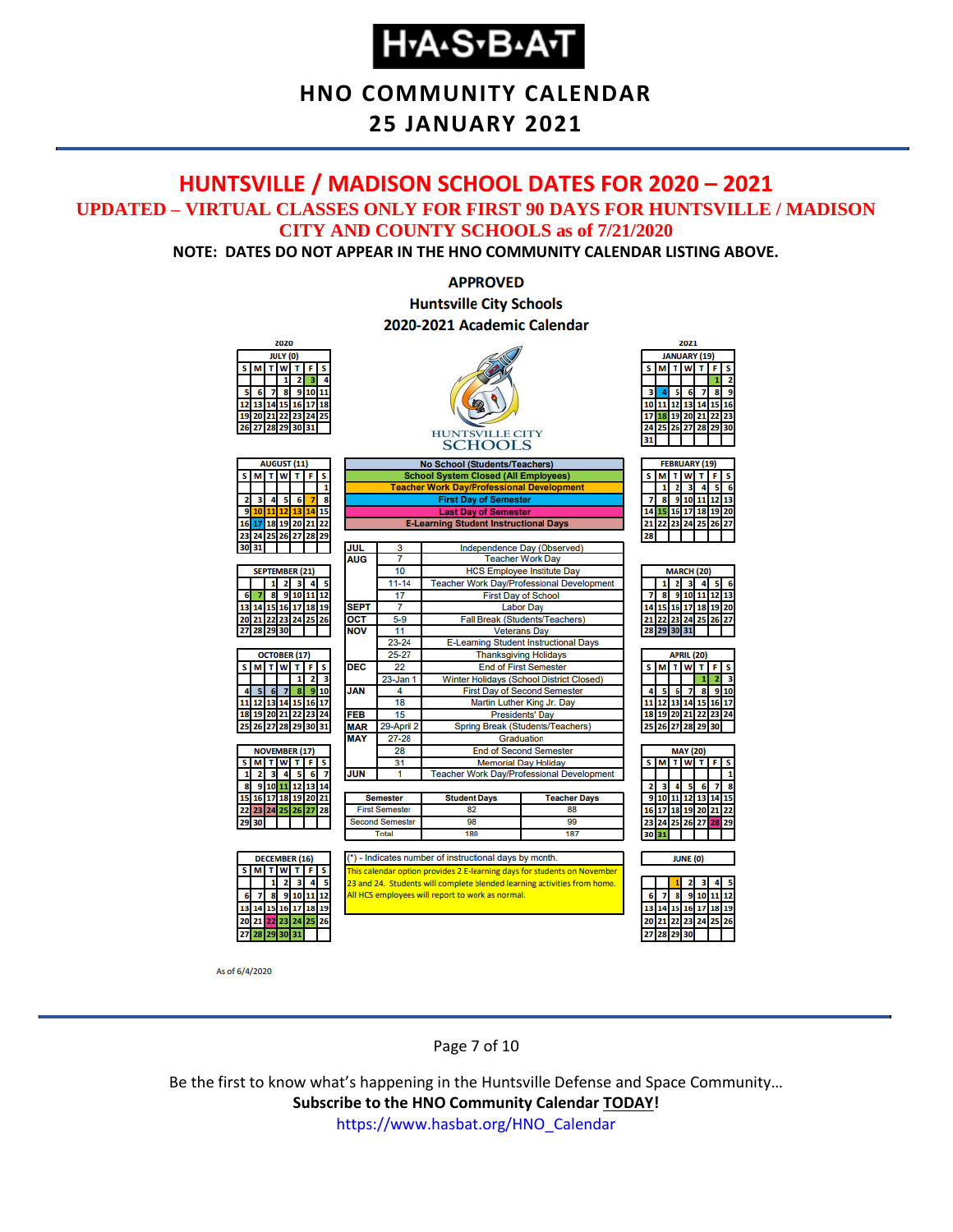# **Н-А-S-В-А-Т**

# **HNO COMMUNITY CALENDAR 25 JANUARY 2021**

# **MADISON CITY SCHOOLS CALENDAR**

2020-2021 211 Celtic Drive Madison, AL 35758

FAX: 256-464-8291



Page 8 of 10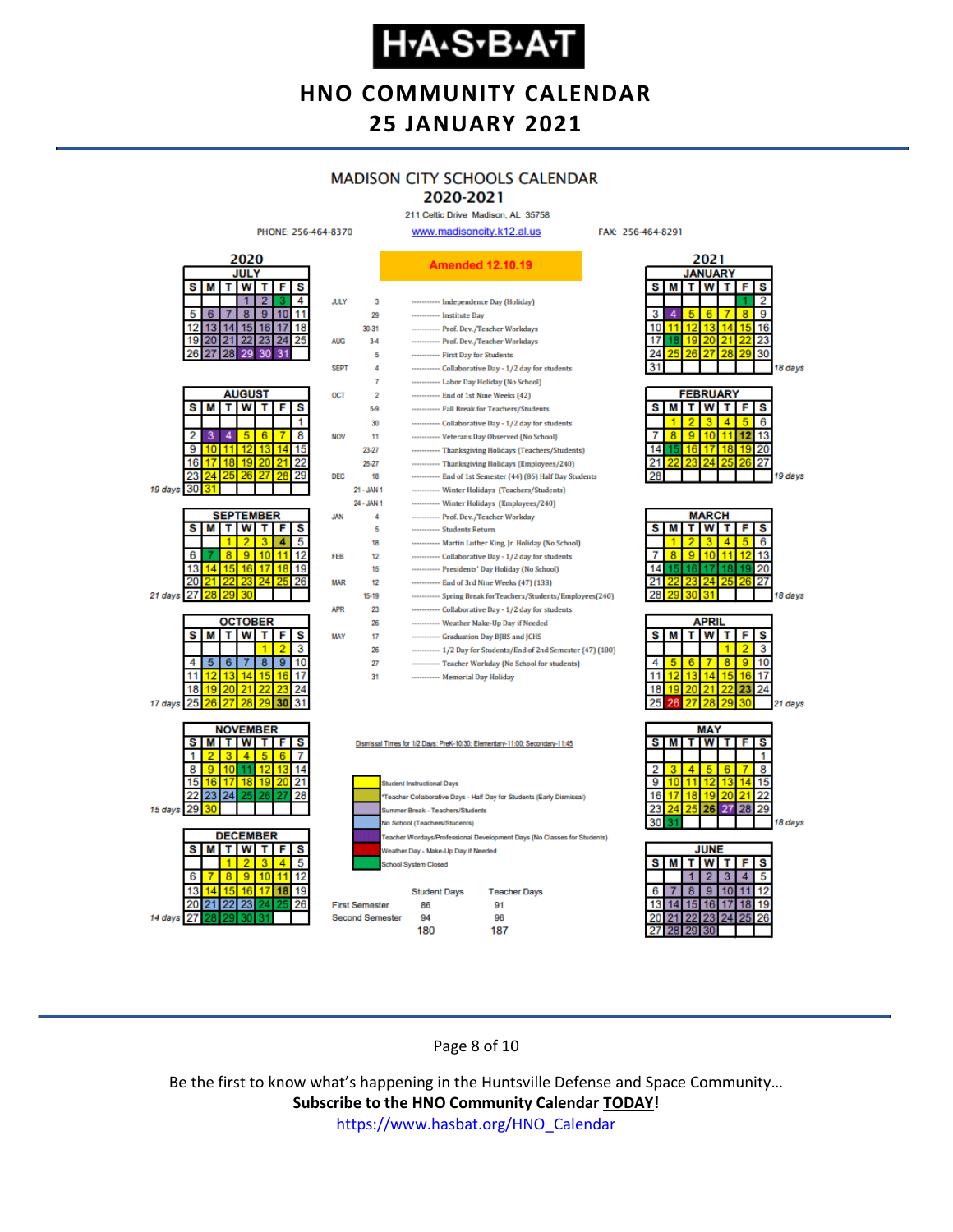# **H-A-S-B-A-T**

### **HNO COMMUNITY CALENDAR 25 JANUARY 2021**

#### **MADISON COUNTY SCHOOLS CALENDAR**

#### 2020-2021

**FIRST SEMESTER - 88 DAYS** 

Staff Development / Workday

www.mcssk12.org

AHG  $-5$   $-7$ 

Phone: 256-852-2557



| <b>AUGUST</b> |    |                    |          |    |    |    |  |  |
|---------------|----|--------------------|----------|----|----|----|--|--|
| s             | М  | <b>W</b><br>F<br>т |          |    |    |    |  |  |
|               |    |                    |          |    |    |    |  |  |
| 2             | 3  | 4                  | 5        | 6  |    | 8  |  |  |
| 9             | 10 |                    | 12       | 13 |    |    |  |  |
| 16            | 17 | 18                 | 19       | 20 | 21 | 22 |  |  |
| 23            | 24 |                    | 25 26 27 |    | 28 | 29 |  |  |
| 30            | 31 |                    |          |    |    |    |  |  |

|    | <b>SEPTEMBER</b>               |                 |          |    |    |    |  |  |  |  |
|----|--------------------------------|-----------------|----------|----|----|----|--|--|--|--|
| s  | т<br><b>T</b> W<br>F<br>s<br>М |                 |          |    |    |    |  |  |  |  |
|    |                                |                 | 2        | з  |    |    |  |  |  |  |
| 6  |                                | 8               | 9        | 10 |    | 12 |  |  |  |  |
| 13 | 14                             |                 | 15 16    | 17 | 18 | 19 |  |  |  |  |
| 20 | 21                             |                 | 22 23 24 |    | 25 | 26 |  |  |  |  |
| 27 | 128.                           | 29 <sup>1</sup> | 30       |    |    |    |  |  |  |  |







|               |    | $10 - 18$      | Staff Development / Workday |                                              |  |        |  |  |  |
|---------------|----|----------------|-----------------------------|----------------------------------------------|--|--------|--|--|--|
|               | 19 |                | <b>First Day of School</b>  |                                              |  |        |  |  |  |
| <b>SEP</b>    | 7  |                |                             | <b>Labor Day</b>                             |  |        |  |  |  |
| OCT 5-9       |    |                |                             | Fall Break (Students/Teachers)               |  |        |  |  |  |
|               |    | $8 - 9$        |                             | Fall Break (employees)                       |  |        |  |  |  |
| <b>NOV 11</b> |    |                |                             | <b>Veteran's Day</b>                         |  |        |  |  |  |
|               |    | $24 - 27$      |                             | Thanksgiving Break (Students/Teachers)       |  |        |  |  |  |
|               |    | $25 - 27$      |                             | <b>Thanksgiving Break (employees)</b>        |  |        |  |  |  |
|               |    | DEC 22 -Jan 1  |                             | <b>Winter Break</b>                          |  |        |  |  |  |
|               |    |                |                             | <b>SECOND SEMESTER - 88 DAYS</b>             |  |        |  |  |  |
| <b>JAN</b>    | 18 |                |                             | Martin Luther King Jr Day                    |  |        |  |  |  |
|               | 19 |                |                             | <b>Second Semester Begins</b>                |  |        |  |  |  |
| <b>FEB</b>    | 15 |                |                             | <b>President's Day</b>                       |  |        |  |  |  |
|               |    | MAR 29 - APR 2 |                             | Spring Break (Students/Teachers)             |  |        |  |  |  |
| APR 1 -2      |    |                |                             | Spring Break (Employees)                     |  |        |  |  |  |
| MAY 25 -26    |    |                |                             | <b>GRADUATIONS</b>                           |  |        |  |  |  |
|               | 28 |                |                             | <b>Last Day of School</b>                    |  |        |  |  |  |
|               | 31 |                |                             | <b>Memorial Day</b>                          |  |        |  |  |  |
| <b>JUN</b>    | 1  |                |                             | <b>Teacher Workdays</b>                      |  |        |  |  |  |
|               |    |                |                             | <b>Progress Report and Report Card Dates</b> |  |        |  |  |  |
|               |    | Grading        |                             | <b>Progress</b>                              |  | Report |  |  |  |
|               |    |                |                             |                                              |  |        |  |  |  |

| Grading | <b>Progress</b> | Report     |
|---------|-----------------|------------|
| Period  | Report          | Card       |
|         | 9/17/2020       | 10/29/2020 |
|         | 12/1/2020       | 1/21/2021  |
|         | 2/18/2021       | 3/25/2021  |
|         | 4/29/2021       | 6/3/2021   |
|         |                 |            |





| <b>FEBRUARY</b> |                      |    |                |          |   |    |  |  |
|-----------------|----------------------|----|----------------|----------|---|----|--|--|
| s               | T W<br>IT.<br>F<br>М |    |                |          |   |    |  |  |
|                 |                      | ۰  | з              |          | 6 | f  |  |  |
|                 | R                    | 91 |                | 10111112 |   | 13 |  |  |
|                 |                      |    | 16 17 18 19 20 |          |   |    |  |  |
|                 |                      |    | 23 24 25 26 27 |          |   |    |  |  |
|                 |                      |    |                |          |   |    |  |  |

| <b>MARCH</b>       |                        |     |    |    |    |    |  |  |
|--------------------|------------------------|-----|----|----|----|----|--|--|
| $\bar{\mathbf{s}}$ | W<br>S<br>F<br>Ť.<br>м |     |    |    |    |    |  |  |
|                    |                        | 2   |    |    |    | в  |  |  |
|                    | 8                      | 9   | 10 |    | 12 | 13 |  |  |
| 14                 | 15 <sup>1</sup>        | 16  | 17 | 18 | 19 | 20 |  |  |
| 21                 |                        | 123 | 24 | 25 | 26 | 27 |  |  |
|                    | 28 29 30 31            |     |    |    |    |    |  |  |
|                    |                        |     |    |    |    |    |  |  |

| APRIL        |    |       |          |    |    |    |  |  |  |
|--------------|----|-------|----------|----|----|----|--|--|--|
| $\mathbf{s}$ | М  |       | W        | т  | F  | S  |  |  |  |
|              |    |       |          |    |    | 3  |  |  |  |
| 4            | 5  | 6     |          | 8  | ğ  | 10 |  |  |  |
| 11           | 12 | 13    | 14       | 15 | 16 | 17 |  |  |  |
| 18           |    |       | 19 20 21 | 22 | 23 | 24 |  |  |  |
| 25           | 26 | 27 28 |          | 29 | 30 |    |  |  |  |
|              |    |       |          |    |    |    |  |  |  |





#### **QUESTIONS OR COMMENTS… EMAIL: [Calendar@HASBAT.org](mailto:calendar@hasbat.org)**

Page 9 of 10